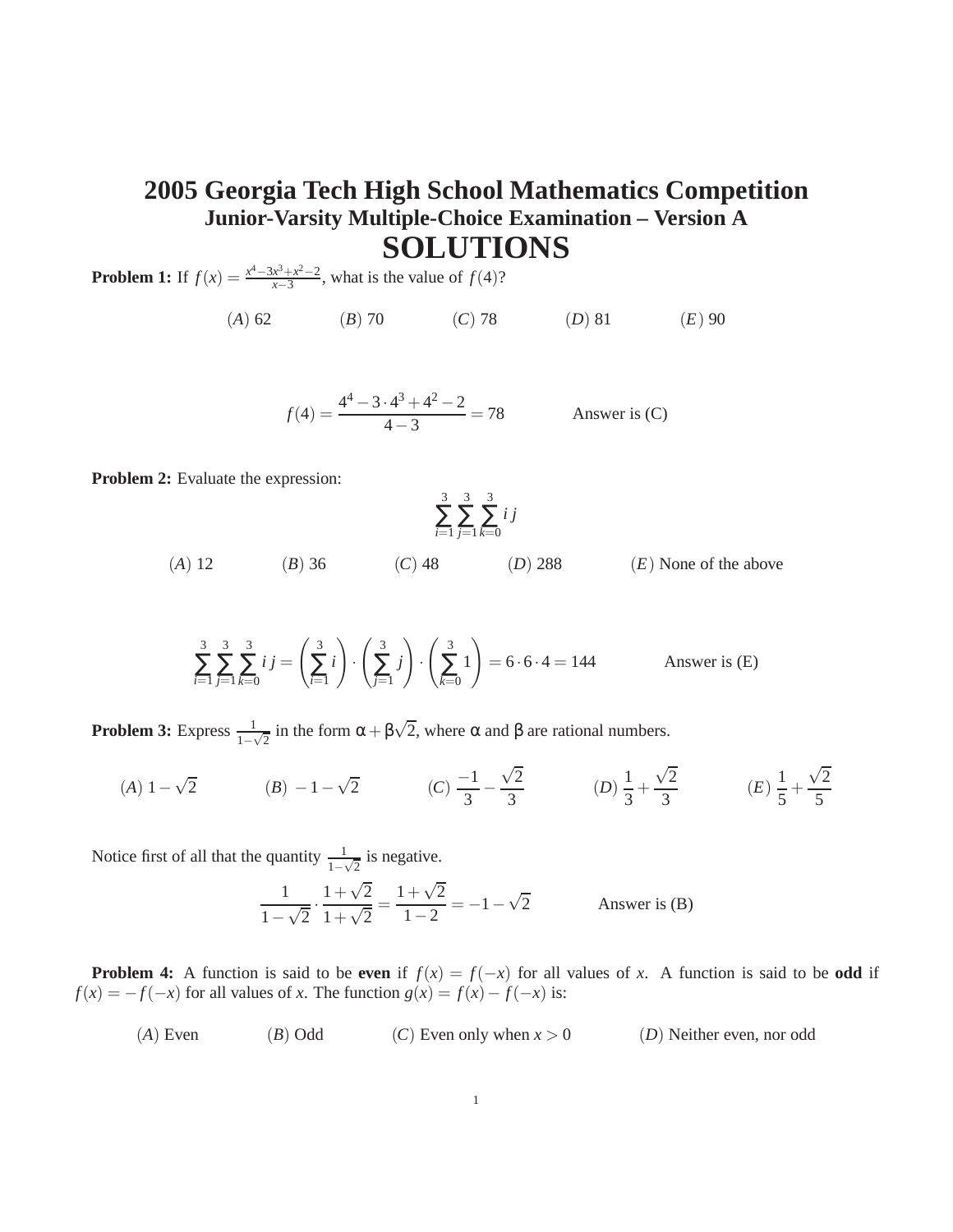$$
g(-x) = f(-x) - f(x) = (-1) \cdot (f(x) - f(-x)) = -g(x) \qquad g(x)
$$
is odd; Answer is (B)

**Problem 5:** Find the minimum value of  $g(x) = 4x - x^2 + 1$ , where *x* can be any real number.

(*A*) −1 (*B*) 1 (*C*) 5 (*D*) 7 (*E*) None of the above

$$
g(x) \rightarrow (-\infty)
$$
whenever|x|is large. Answer is (E)

**Problem 6:** How many positive integer solutions are there to  $1! + 2! + 3! + 4! + ... + x! \leq x^3$ ?

(*A*) 1 (*B*) 2 (*C*) 4 (*D*) 5 (*E*) None of the above

$$
1! \le 1^3 \qquad \sum_{k=1}^2 k! = 3 \le 8 = 2^3 \qquad \sum_{k=1}^3 k! = 9 \le 27 = 3^3 \qquad \sum_{k=1}^4 k! = 33 \le 64 = 4^3 \qquad \sum_{k=1}^5 k! = 153 > 125 = 5^3
$$

Answer is (C).

**Problem 7:** What is 342<sub>5</sub> written in base-10?

(*A*) 342 (*B*) 85 (*C*) 123 (*D*) 97 (*E*) None of the above

 $342_5 = 3 \cdot 5^2 + 4 \cdot 5^1 + 2 \cdot 5^0 = 75 + 20 + 2 = 97$  Answer is (D)

**Problem 8:** What rational number can be represented by  $0.\overline{0.099}$ ?

$$
(A) \frac{11}{101} \qquad \qquad (B) \frac{11}{111} \qquad \qquad (C) \frac{11}{121} \qquad \qquad (D) \frac{11}{131} \qquad \qquad (E) \frac{99}{1000}
$$

$$
0.\overline{099} = \frac{99}{1000} \cdot \sum_{k=0}^{\infty} \frac{1}{1000} = \frac{99}{1000} \cdot \frac{1}{1 - \frac{1}{1000}} = \frac{99}{999} = \frac{11}{111}
$$

2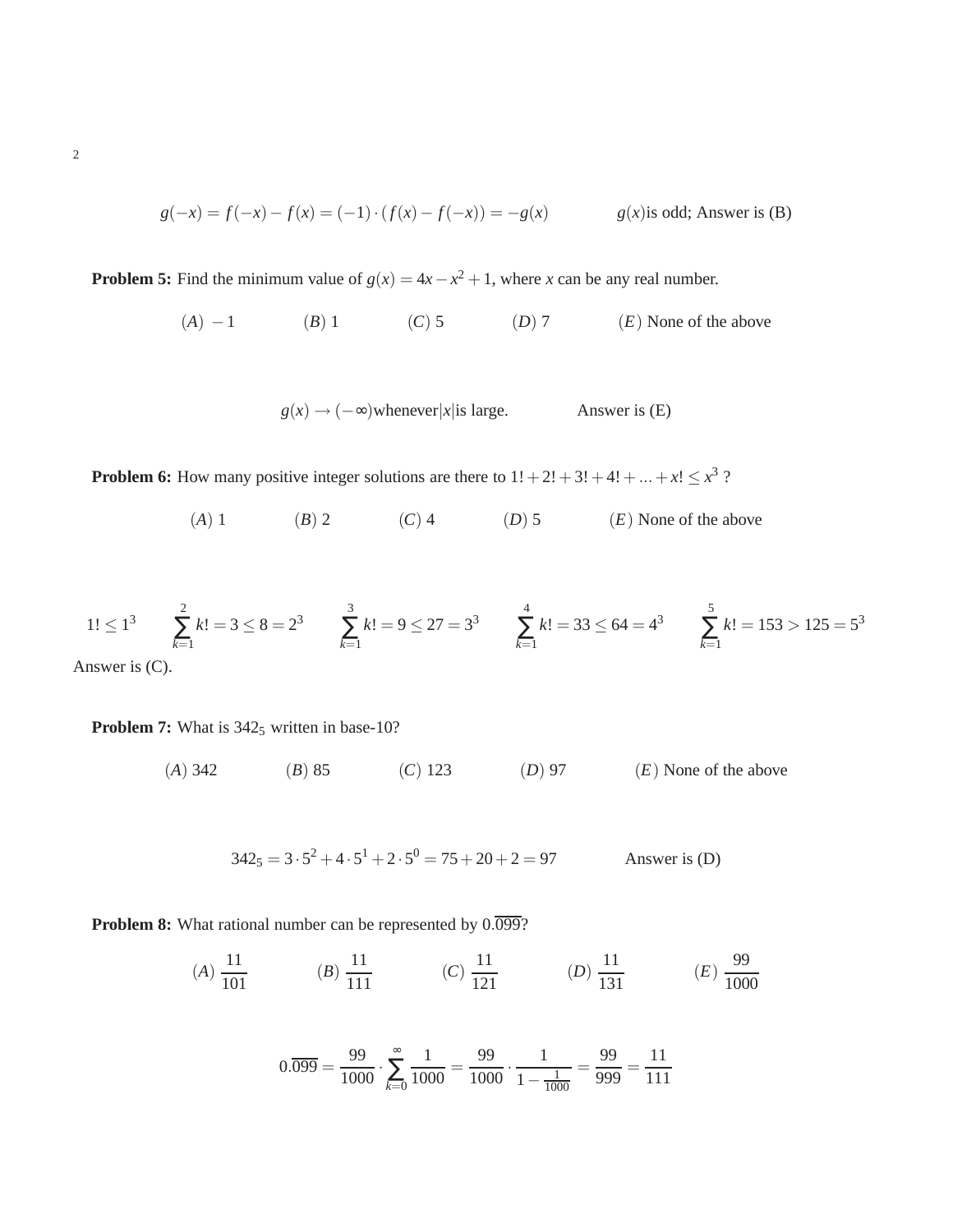Answer is (B).

**Problem 9:** A triangle has vertices at  $(8,6,6)$ ,  $(8,12,6)$ , and  $(2,6,6)$ . What is the area of this triangle?

(*A*) 9 (*B*) 12 (*C*) 18 (*D*) 27 (*E*) None of the above

Notice that this is a right triangle in the  $z = 6$  plane. Therefore, area is  $\frac{1}{2} \cdot (8-2) \cdot (12-6) = 18$ . Answer is (C).

**Problem 10:** Let *P* be a point on the diagonal *AC* of the rectangle *ABCD*; how does the area of triangle *APD* compare to the area of triangle *APB*?

Area of ∆*<sub>APD</sub>* \_\_\_\_\_\_\_\_\_ Area of ∆*<sub>APB</sub>* 

 $(A) = (B) > (C) < (D)$  Not enough information given

Placing vertice A at the origin and C in the first quadrant, we may assume a rectangle having height *H* and length *L*; the point *P* may be placed anywhere along the diagonal, *AC*, which has the equation  $y = \frac{H}{l}$  $\frac{H}{L}$ *x*. Calculating the area of  $\Delta_{APD}$ , we obtain  $\frac{1}{2} \cdot (L - x) \cdot H$ ; calculating the area of  $\Delta_{APB}$ , we obtain  $\frac{1}{2} \cdot L \cdot (H - \frac{H}{L})$  $\frac{H}{L}x$ ) =  $\frac{1}{2} \cdot (L - x) \cdot H$ , which is identical. Answer is (A).

**Problem 11:** Given an isosceles right triangle inscribed in a circle where all three vertices of the triangle are located on the circle, determine the ratio of the area of the triangle to the area of the circle,  $\frac{\text{Area}\Delta}{\text{Area}O}$ .

 $(A) \frac{1}{2}$  $rac{1}{2\pi}$  (*B*)  $rac{2}{3\pi}$  $rac{2}{3\pi}$  (*C*)  $rac{1}{\pi}$  $\frac{1}{\pi}$  (*D*)  $\frac{2}{\pi}$  $\frac{2}{\pi}$  (*E*) Not enough information given

Starting with the right angle corner, we always find that the other two intersections of the triangle with the circle create a hypotenuse that is a diameter of the circle, assumed to have any radius *R*. Then,

$$
\frac{\text{Area}\Delta}{\text{Area}O} = \frac{\frac{1}{2}(\sqrt{2}R)^2}{\pi R^2} = \frac{1}{\pi}
$$

Answer is (C).

**Problem 12:** The Fibonacci numbers are defined by the **recurrence relation**:

$$
f_1 = 1
$$
  $f_2 = 1$   $f_{n+2} = f_{n+1} + f_n$ 

for  $n = 1, 2, 3, \dots$ . The relation  $f_n < 2^n$  is true for: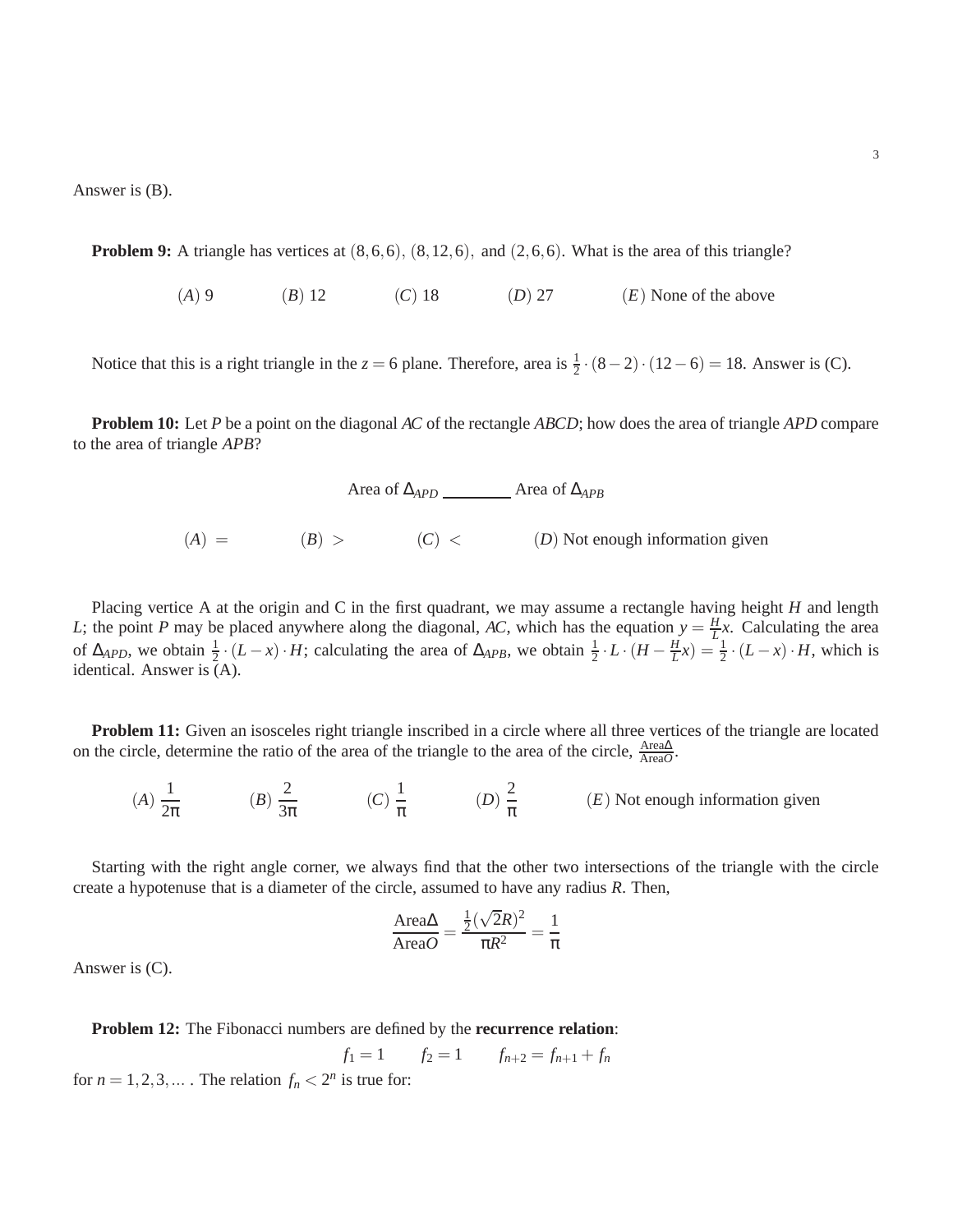(A) Only the integers 
$$
n < 2^5
$$
 (B) Only for integers  $n < 2005$  (C) Only for integers  $n < 2^{2005}$  (D) Only for integers  $n < 2^{2005} - 2005$  (E) All positive integers  $n$ 

Use induction: assume that the relation is true for some *N* steps (base cases work with initial conditions), and then show that the  $(N+1)$ <sup>st</sup> case holds.

$$
f_{N+1} = f_N + f_{N-1} < 2^N + 2^{N-1} = \frac{3}{4} 2^{N+1} < 2^{N+1}
$$

Therefore the relation holds for all  $n \geq 1$ ; Answer is (E).

**Problem 13:** How many words of length 8, formed using the alphabet  $(0,1,2,a,b)$  have at least one 'a' and one 'b'? For example, one such word is 01221aba.

(*A*)  $5^8 - 4^8 - 4^8 + 3^8$  (*B*)  $4^8 + 4^8 - 3^8$  (*C*)  $3^8$  (*D*)  $4^8$ (*E*) None of the above

The total number of length-8 words is  $5^8$ ; the number of length-8 words containing no A's is  $4^8$ , and likewise the number of length-8 words containing no B's is also  $4^8$ ; and the number of length-8 words containing neither A's or B's is  $3<sup>8</sup>$ . Using inclusion and exclusion, the number of words containing at least one A and one B is

> (Total Words) - (No A's) - (No B's) + (No A's or B's) =  $5^8 - 2 \cdot 4^8 + 3$ Answer is  $(A)$

**Problem 14:** Let *a*,*b*,*c*,*d* be real positive numbers, with  $\frac{a}{b} < \frac{c}{d}$  $\frac{c}{d}$ . Which of the relations are true for:

|                       |              | $a+c$<br>$b \longrightarrow b + d \longrightarrow d$ |                  |                         |
|-----------------------|--------------|------------------------------------------------------|------------------|-------------------------|
| $(A)$ < $\lt$ , $\lt$ | $(B) < \leq$ | $(C) \leq,$                                          | $(D) \leq, \leq$ | $(E)$ None of the above |

Use cross multiplication and the given inequality,  $\frac{a}{b} < \frac{c}{d}$  $\frac{c}{d}$ , to obtain answer (A).

**Problem 15:** The number  $2^{2005} + 2007$  can be written as the sum of two perfect squares in how many ways?

(*A*) 9 (*B*) 4 (*C*) 1 (*D*) 0 (*E*) None of the above

Take any number *modulo* 4 and square it – the result is 0 or 1 (0 if the number is evenly divisible by two and 1 otherwise). Therefore, for any number to be the sum of squares, it must be 0,1, or 2 *modulo* 4.  $2^{2005} \equiv 0$  *mod* 4, so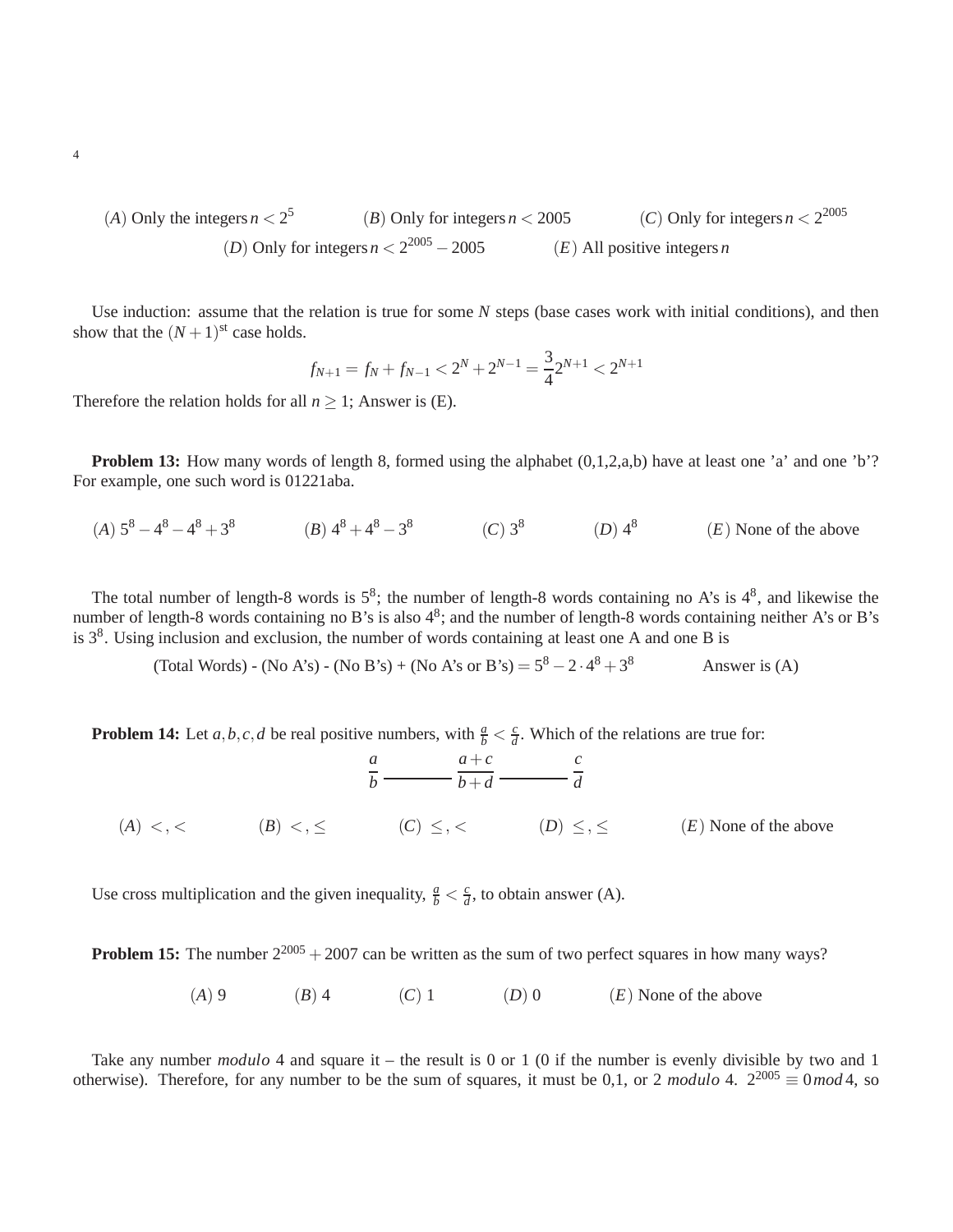$2^{2005} + 2007 \equiv 2007 \equiv 3 \mod 4$  cannot be the sum of two perfect squares. Answer is (D).

**Problem 16:** What digit occupies the 38,885<sup>th</sup> position when we write out all the integers in succession, beginning with 1 (i.e. 1234567891011121314151617...)?

(*A*) 1 (*B*) 3 (*C*) 5 (*D*) 8 (*E*) 9

Counting the number of digits from 1-9 (9), 10-99 (2 times 90), 100-999 (3 times 900), and 1000-9999 (4 times 9000), we see that there will be  $4 \cdot 9000 + 3 \cdot 900 + 2 \cdot 90 + 1 \cdot 9 = 38889$  digits in the sequence ending at 9999 (i.e. 12345.....999799989999). Counting backwards four digits, we find the digit 8. Answer is (D).

**Problem 17:** The fundamental theorem of algebra states that a polynomial of order n,  $p_n(x) = x^n + \alpha_{n-1}x^{n-1} +$  $\alpha_{n-2}x^{n-2} + ... + \alpha_1x + \alpha_0$ , has exactly n roots. If all of the coefficients,  $(\alpha_{n-1}, \alpha_{n-2}, ..., \alpha_1, \alpha_0)$ , are real numbers, which of the following statements are true? Mark all that apply.

- (A) If *n* is even, there must exist at least one real root.
- (B) If *n* is odd, there must exist at least one real root.
- (C) If *n* is even, there must be at least one complex root.
- (D) The sum of the coefficients,  $\sum_{k=1}^{n-1} \alpha_k$ , must be positive.
- (E) All complex roots will occur in conjugate pairs.

Both (B) and (E) are true. A counterexample to (A) is  $p_2(x) = x^2 + 1$ , to (C) is  $p_2(x) = x^2 - 1$ , and to (D) is  $p_1(x) = x - 1.$ 

**Problem 18:** Three mutually tangent circles of equal radius two are shown in the figure below. What is the area of shaded portion between the three circles?